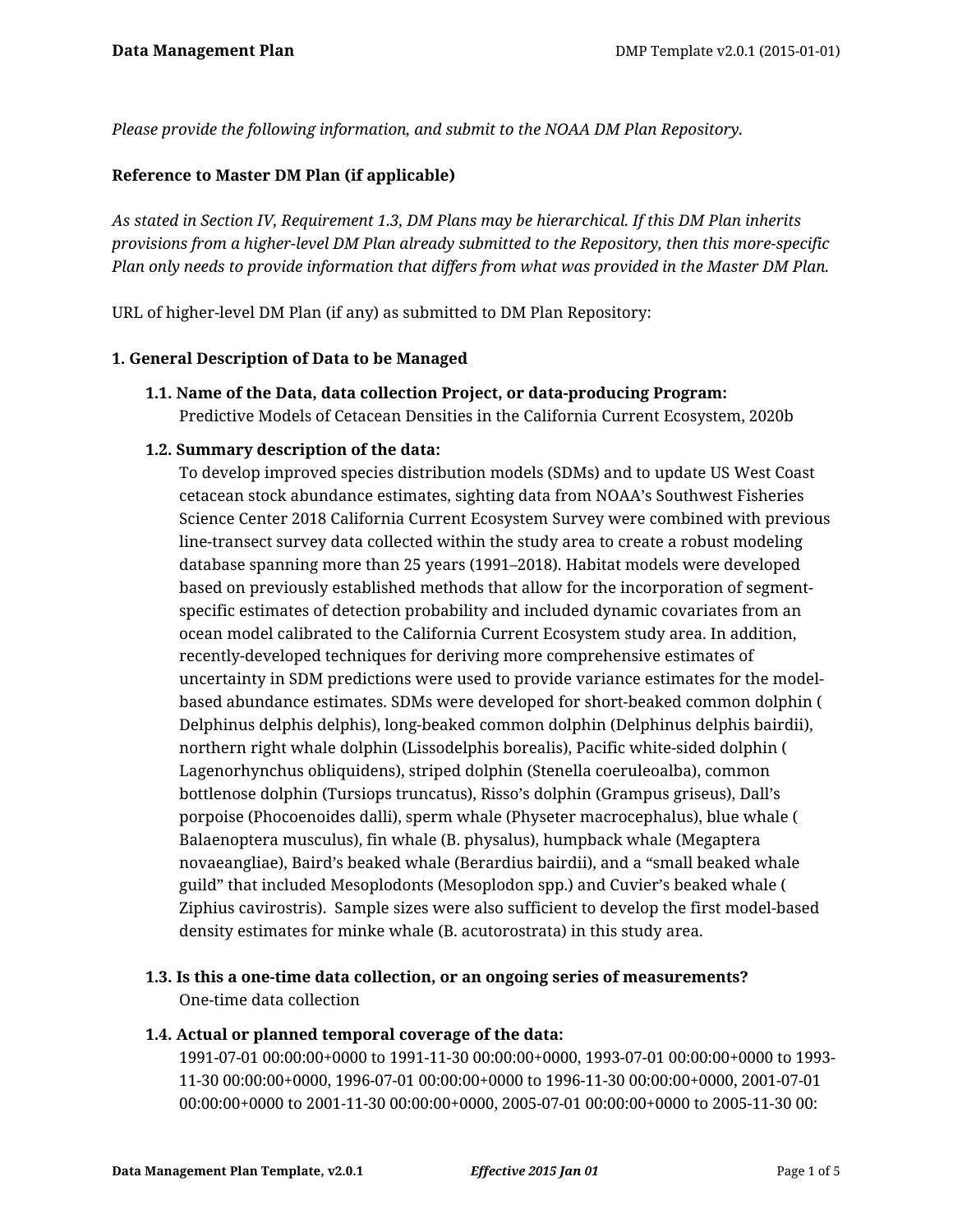00:00+0000, 2008-07-01 00:00:00+0000 to 2008-11-30 00:00:00+0000, 2009-07-01 00:00:00+ 0000 to 2009-11-30 00:00:00+0000, 2014-07-01 00:00:00+0000 to 2014-11-30 00:00:00+0000, 2018-07-01 00:00:00+0000 to 2018-11-30 00:00:00+0000

# **1.5. Actual or planned geographic coverage of the data:**

W: -131, E: -117.097556, N: 48.5061, S: 30.05

# **1.6. Type(s) of data:**

*(e.g., digital numeric data, imagery, photographs, video, audio, database, tabular data, etc.)* Map (digital)

# **1.7. Data collection method(s):**

*(e.g., satellite, airplane, unmanned aerial system, radar, weather station, moored buoy, research vessel, autonomous underwater vehicle, animal tagging, manual surveys, enforcement activities, numerical model, etc.)*

# **1.8. If data are from a NOAA Observing System of Record, indicate name of system:**

**1.8.1. If data are from another observing system, please specify:**

# **2. Point of Contact for this Data Management Plan (author or maintainer)**

**2.1. Name:**

Timothy J Haverland

- **2.2. Title:** Metadata Contact
- **2.3. Affiliation or facility:**
- **2.4. E-mail address:**

tim.haverland@noaa.gov

**2.5. Phone number:** 301-427-8137

# **3. Responsible Party for Data Management**

*Program Managers, or their designee, shall be responsible for assuring the proper management of the data produced by their Program. Please indicate the responsible party below.*

# **3.1. Name:**

Timothy J Haverland

**3.2. Title:**

Data Steward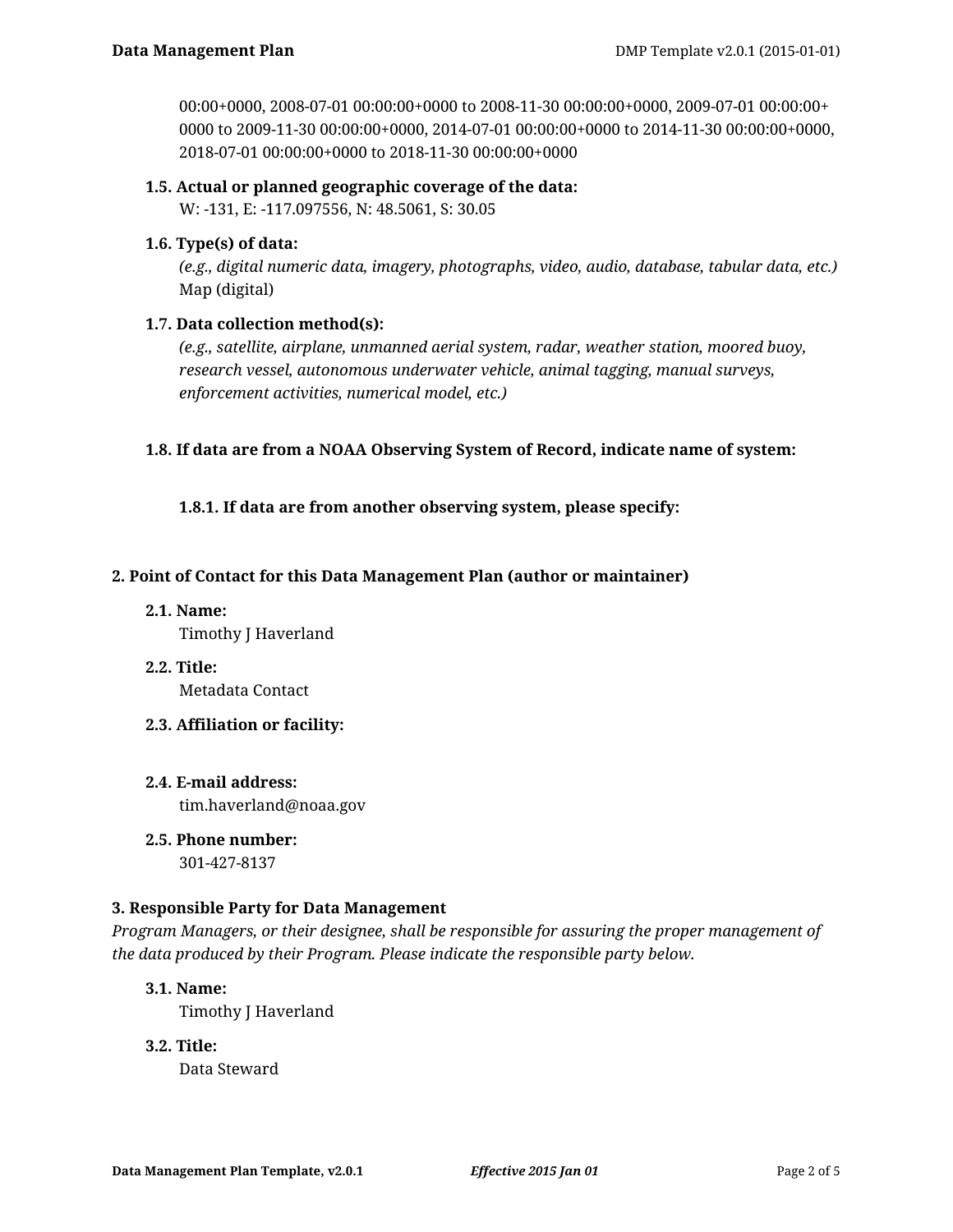### **4. Resources**

*Programs must identify resources within their own budget for managing the data they produce.*

### **4.1. Have resources for management of these data been identified?**

**4.2. Approximate percentage of the budget for these data devoted to data management ( specify percentage or "unknown"):**

### **5. Data Lineage and Quality**

*NOAA has issued Information Quality Guidelines for ensuring and maximizing the quality, objectivity, utility, and integrity of information which it disseminates.*

# **5.1. Processing workflow of the data from collection or acquisition to making it publicly accessible**

*(describe or provide URL of description):*

Process Steps:

- 2020-12-01 00:00:00 - Outputs from models were assigned to cells in the study area.

**5.1.1. If data at different stages of the workflow, or products derived from these data, are subject to a separate data management plan, provide reference to other plan:**

# **5.2. Quality control procedures employed (describe or provide URL of description):**

### **6. Data Documentation**

*The EDMC Data Documentation Procedural Directive requires that NOAA data be well documented, specifies the use of ISO 19115 and related standards for documentation of new data, and provides links to resources and tools for metadata creation and validation.*

# **6.1. Does metadata comply with EDMC Data Documentation directive?** No

### **6.1.1. If metadata are non-existent or non-compliant, please explain:**

Missing/invalid information:

- 1.7. Data collection method(s)
- 4.1. Have resources for management of these data been identified?
- 4.2. Approximate percentage of the budget for these data devoted to data management
- 5.2. Quality control procedures employed
- 7.1. Do these data comply with the Data Access directive?
- 7.1.1. If data are not available or has limitations, has a Waiver been filed?
- 7.1.2. If there are limitations to data access, describe how data are protected
- 7.3. Data access methods or services offered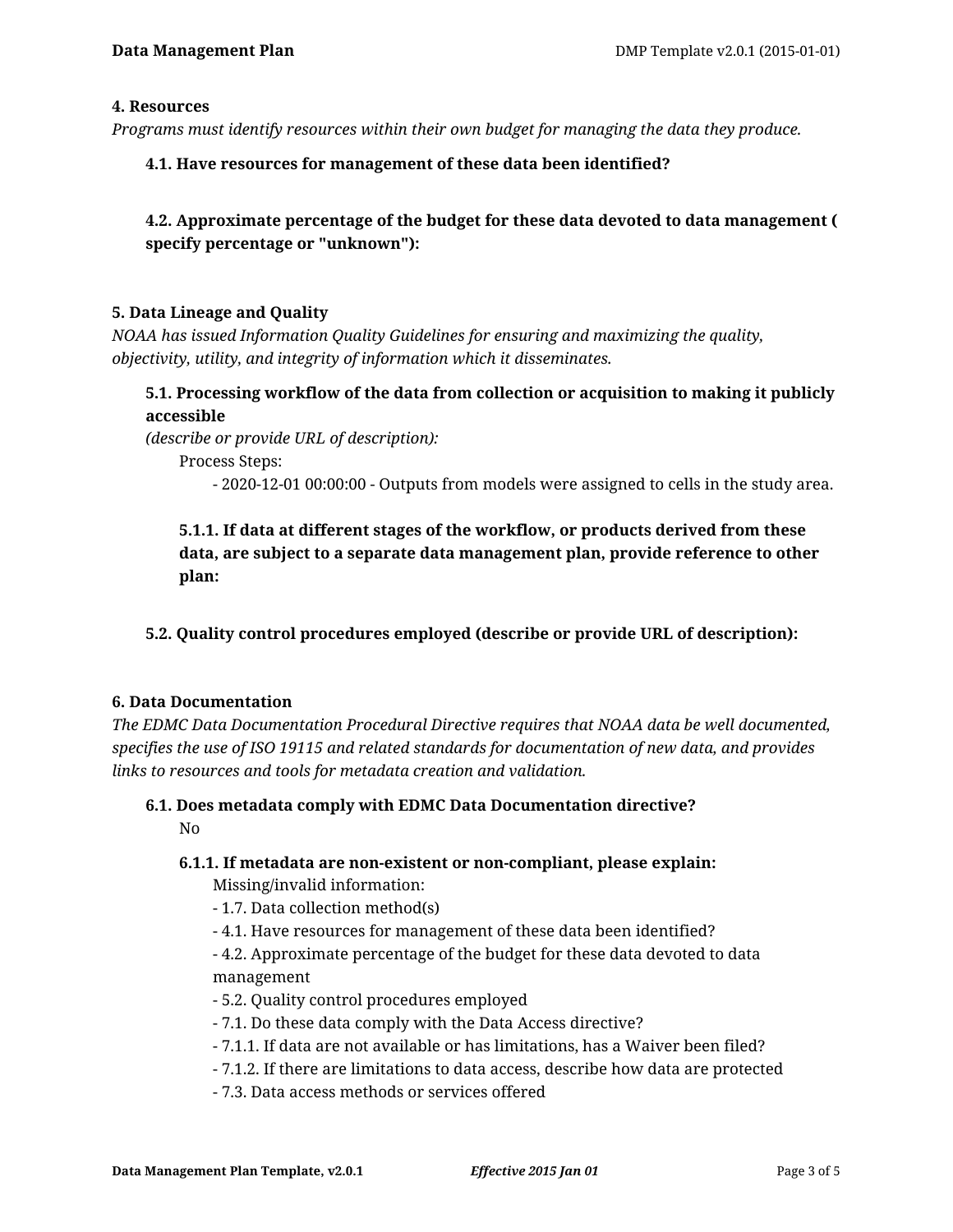- 7.4. Approximate delay between data collection and dissemination
- 8.1. Actual or planned long-term data archive location
- 8.2. Data storage facility prior to being sent to an archive facility

- 8.3. Approximate delay between data collection and submission to an archive facility

- 8.4. How will the data be protected from accidental or malicious modification or deletion prior to receipt by the archive?

**6.2. Name of organization or facility providing metadata hosting:**

NMFS Office of Science and Technology

- **6.2.1. If service is needed for metadata hosting, please indicate:**
- **6.3. URL of metadata folder or data catalog, if known:**

https://www.fisheries.noaa.gov/inport/item/64349

### **6.4. Process for producing and maintaining metadata**

*(describe or provide URL of description):*

Metadata produced and maintained in accordance with the NOAA Data Documentation Procedural Directive: https://nosc.noaa.gov/EDMC/DAARWG/docs/EDMC\_PD-Data Documentation v1.pdf

### **7. Data Access**

*NAO 212-15 states that access to environmental data may only be restricted when distribution is explicitly limited by law, regulation, policy (such as those applicable to personally identifiable information or protected critical infrastructure information or proprietary trade information) or by security requirements. The EDMC Data Access Procedural Directive contains specific guidance, recommends the use of open-standard, interoperable, non-proprietary web services, provides information about resources and tools to enable data access, and includes a Waiver to be submitted to justify any approach other than full, unrestricted public access.*

# **7.1. Do these data comply with the Data Access directive?**

**7.1.1. If the data are not to be made available to the public at all, or with limitations, has a Waiver (Appendix A of Data Access directive) been filed?**

**7.1.2. If there are limitations to public data access, describe how data are protected from unauthorized access or disclosure:**

**7.2. Name of organization of facility providing data access:** NMFS Office of Science and Technology (OST)

# **7.2.1. If data hosting service is needed, please indicate:**